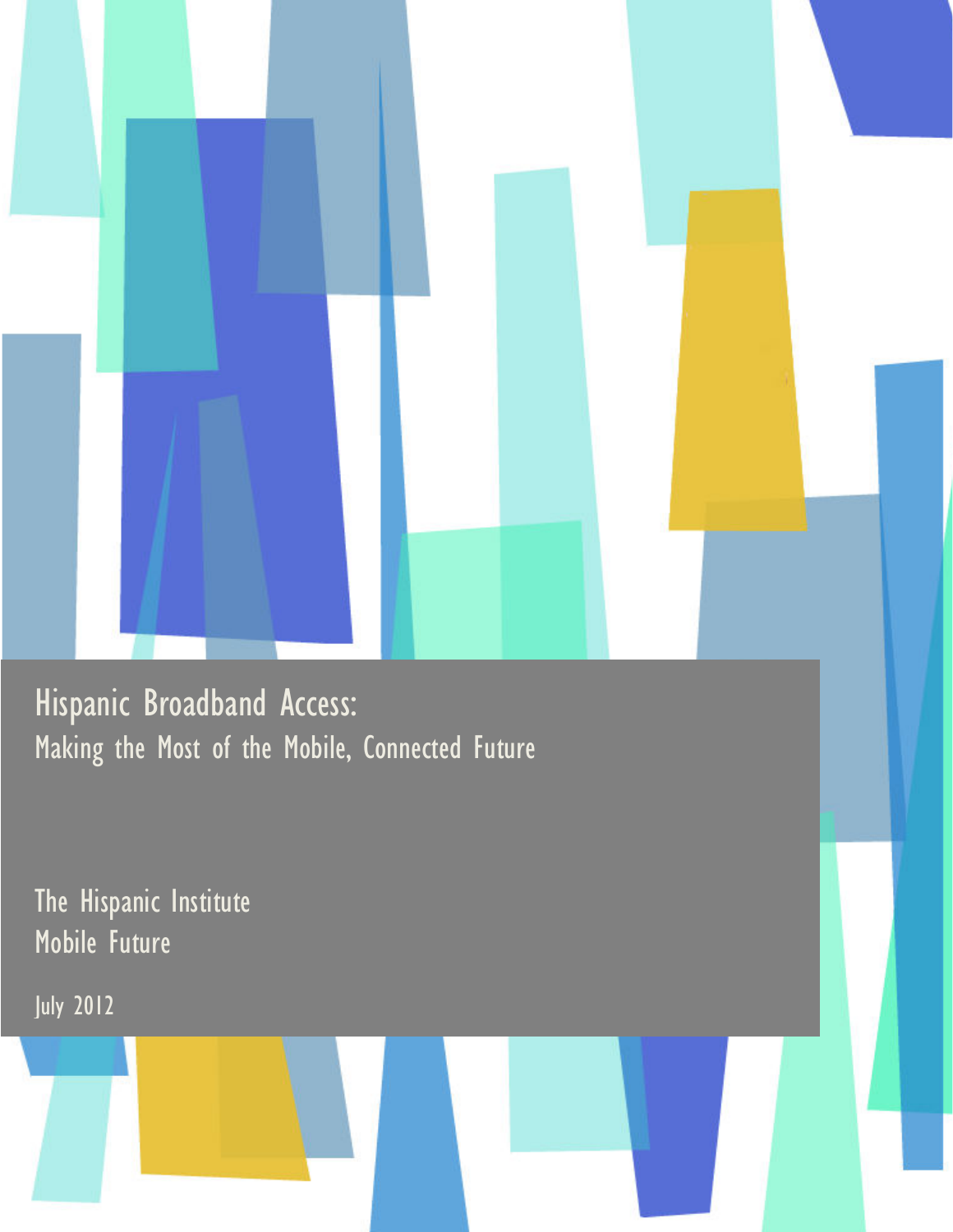



## Hispanic Broadband Access: Making the Most of the Mobile, Connected Future

Hispanic Broadband Access: Making the Most of the Mobile, Connected Future is a joint research project of The Hispanic Institute and Mobile Future.

The Hispanic Institute is a 501 (c)(3) designated nonprofit organization. The Hispanic Institute's mission is sharply focused: THI provides an effective education forum for an informed and empowered Hispanic America. The Hispanic Institute has managed a number of projects including, studies of Hispanic economic contributions, media monitoring, consumer fraud and citizenship education.

www.thehispanicinstitute.org

Mobile Future is a broad-based coalition of businesses, non-profit organizations and individuals interested in and dedicated to advocating for an environment in which innovations in wireless technology and services are enabled and encouraged. Our mission is to educate the public and key decision makers in business and government on the broad range of wireless innovations that are transforming our society and the nation's economy.

www.mobilefuture.org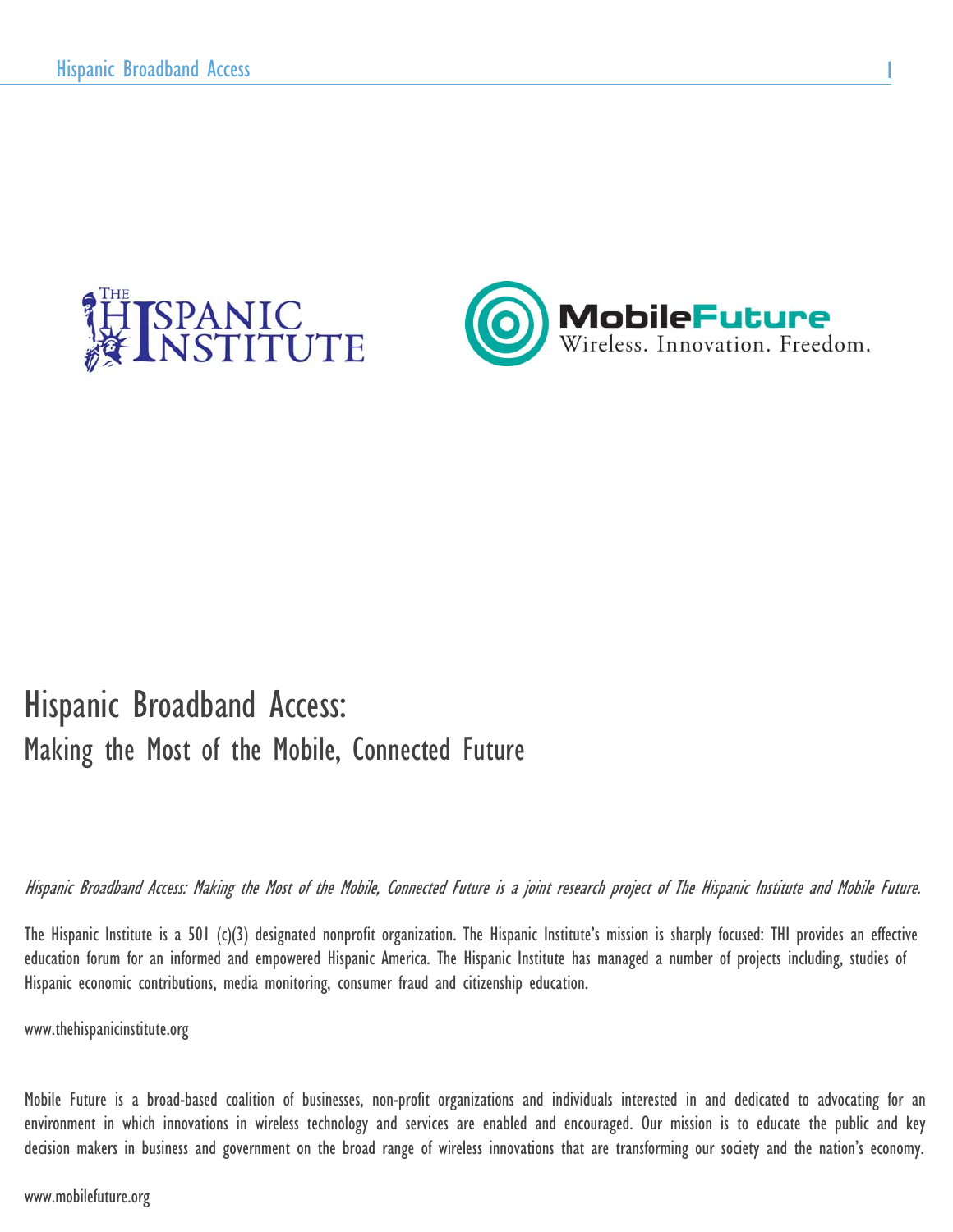In the U.S. this year, we have seen a significant initiative by the U.S. government to have federal agencies each make at least two key services available to Americans via their wireless devices. The effort is a clear recognition that for key government services to be readily accessible to the public, they needed to be offered in a mobile-friendly way. No population has more to gain from such a move than the Hispanic population thanks to their high use of mobile phones to access the Internet. This progress builds on the United States' national broadband policy, announced in March 2010. Its goals are ambitious, not the least of which is that "at least 100 million U.S. homes should have affordable access to actual download speeds of at least 100 megabits per second and actual upload speeds of at least 50 megabits per second" (Federal Communications Commission, 2010). The importance of connecting millions of people to the country's economic and social future cannot be overemphasized. It holds the promise of a connected society, which is essential to maintaining a competitive posture in the world and to realizing America's promise of a fair chance to prosper in a digital-dominated world. Broadband access is closely aligned with economic opportunities and a wide array of social benefits.

This paper, which updates an earlier publication on the same subject (The Hispanic Institute; Mobile Future, 2009), explores the broadband behavior, challenges and opportunities of the nation's 50.5 million Hispanics, more than 16% of the total U.S. population (U.S. Census Bureau, 2011). It seeks to provide insights into how a better understanding of this community and its connectivity—increasingly defined by a strong preference for mobile broadband access—can help shape a successful national broadband strategy that spurs substantial new opportunities.

> "…for key government services to be readily accessible to the public, they needed to be offered in a mobile-friendly way."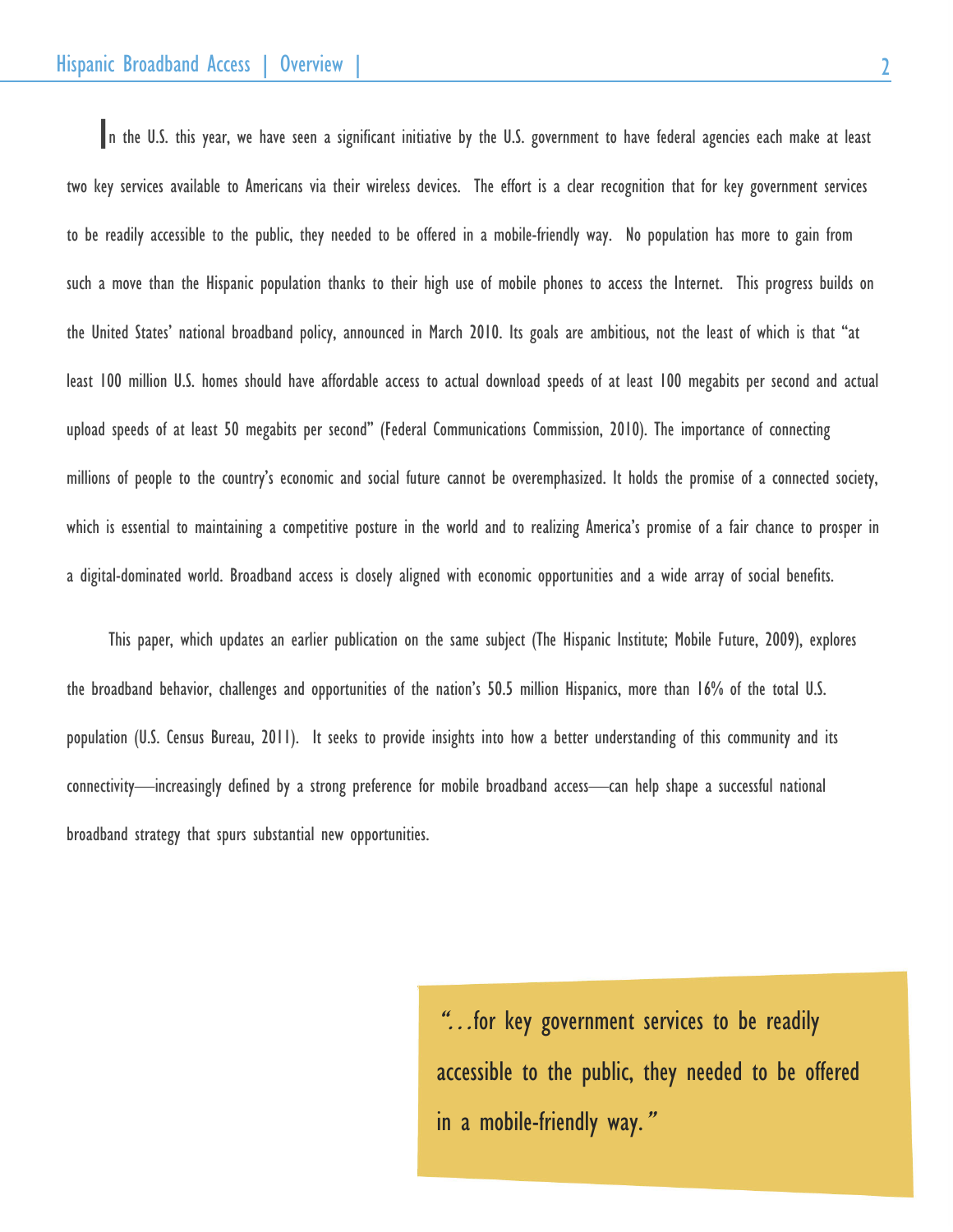## Key Findings

- Hispanics, especially the young, have enthusiastically embraced mobile broadband (eMarketer Daily, 2012), making them a desirable consumer market for business, a powerful target for political messages and eager users of information related to education, healthcare and more.
- Young Hispanics spend heavily on mobile broadband technology \$17.6 billion on mobile devices and more than \$500 million on mobile apps in 2012 (eMarketer Daily, 2012).
- Hispanics are highly mobile, and thus rely more heavily than other groups on wireless devices for a variety of communications needs, including job searches, connections with friends and family, contact with their children's schools, conducting business and accessing important government information.
- In addition to the high cost of equipment and broadband service at home, the fact that 40% of U.S. Hispanics have emigrated from countries where wireless is more common than landlines partly explains their embrace of mobile communications technology (Lopez & Taylor, 2010).
- Greater access to mobile broadband communications provides a platform for enhanced entrepreneurial activity among Hispanics, a community that already has a strong track record of starting businesses (Fairlie, 2011).
- Hispanics, who on average are 1.7 times more likely than non-Hispanic Whites to suffer from diabetes (The Office of Minority Health, 2012), for example, need greater access to broadband as an efficient path to healthcare services of all types.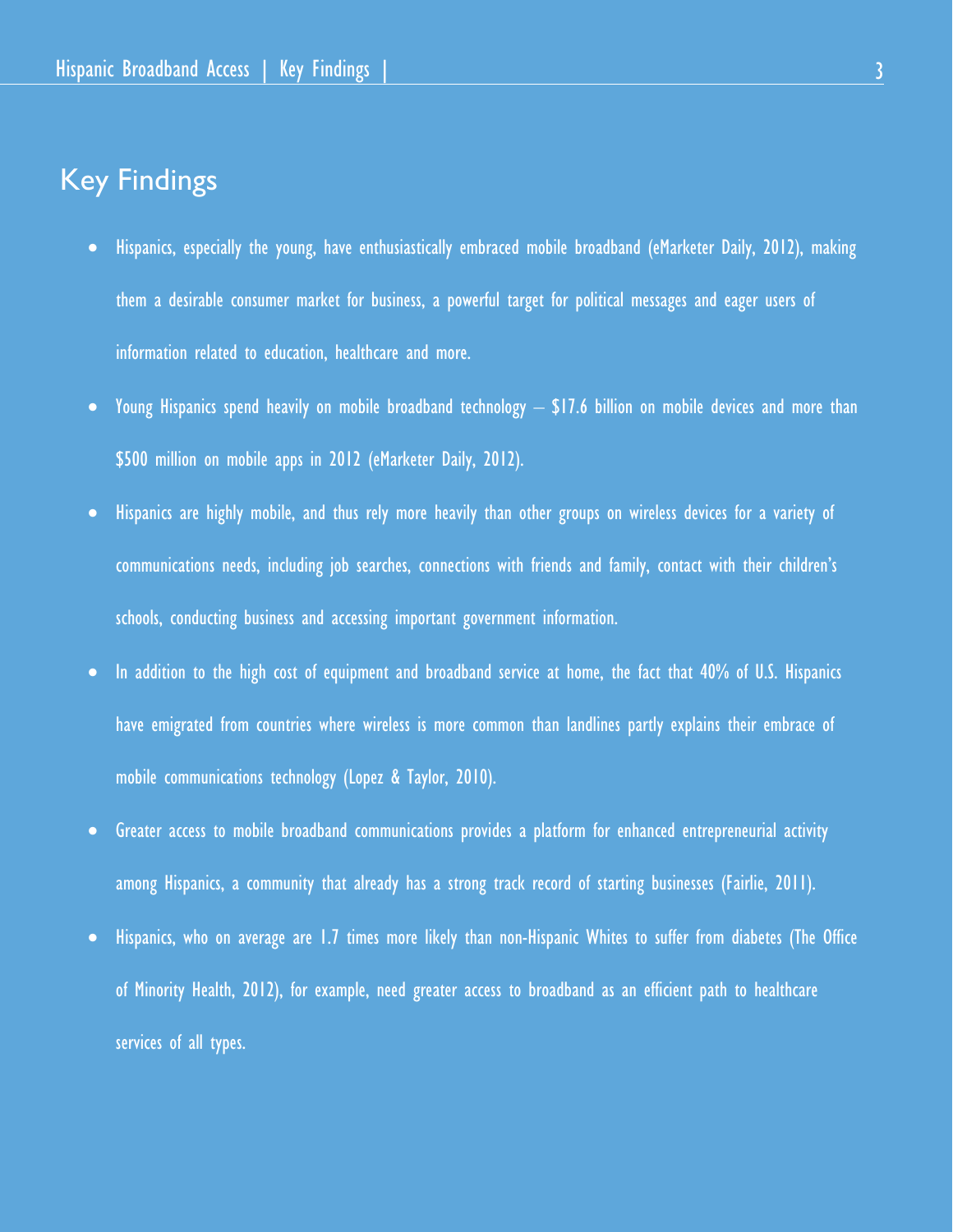As a result, communications policies need to reflect and encourage the increasing demand for mobile broadband access. For example, more coherent and consumer-friendly tax policies are needed to help ensure that low-income Hispanics can continue to afford wireless broadband services. Additionally, the U.S. government must move to ensure that adequate spectrum is made available to support rising demand for mobile broadband to ensure a robust and reliable wireless Internet experience. Policies should support the health and growth of the wireless sector, so it can continue to create high-wage, high-tech jobs and bring further innovations to a growing Hispanic population.

 Expanding broadband connectivity is essential to current efforts to enhance the nation's economy and quality of life through broadband and wireless-fueled innovation. For example, Lifeline/Link-up programs, which provide discounts on telephone services for low-income people (including many Hispanics), should continue to offer reduced fees to qualified low-income wireless customers.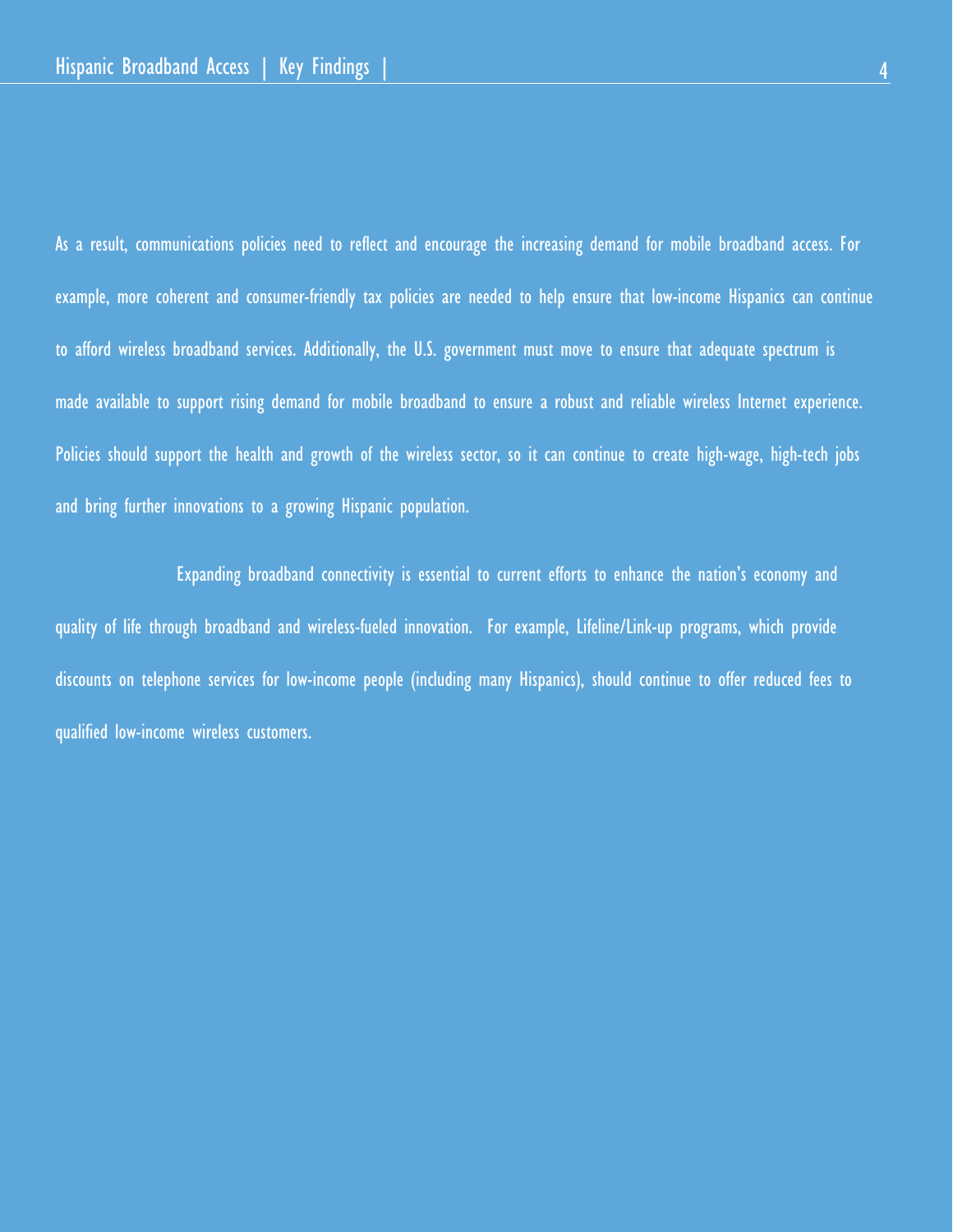The importance of broadband Internet access for all Americans is no longer a subject for debate. It is critical to accessing virtually every aspect of modern life, and any person or group of people without a quality high-speed Internet connection is at a distinct disadvantage. However, like so many other critical tools, broadband service is not yet universal, though important progress is being made. Among other goals, the National Broadband Plan calls for 100 million homes to have Internet access with download speeds of 100 megabits per second and upload speeds of 50 million megabits per second. Importantly, it also calls for the United States to "lead the world in mobile innovation with the fastest and most extensive wireless networks of any nation" (Federal Communications Commission, 2010). Last year, President Obama issued an order directing federal agencies to make available an additional 500 MHz of Federal spectrum for commercial use. According to the President's memorandum "[e]xpanded wireless broadband access will trigger the creation of innovative new businesses, provide cost-effective connections in rural areas, increase productivity, improve public safety, and allow for the development of mobile telemedicine, telework, distance learning, and other new applications that will transform Americans' lives" (President Obama, 2010).

"Mobile broadband access provides a vast array of options and new uses for technology that could enhance Hispanics' ability not just to connect, but also to utilize their connections in ways that allow them to function more fully in society."

The key word is "mobile," when it comes to Hispanic Americans, who continue to lag behind other groups in broadband access at home. Mobile broadband access provides a vast array of options and new uses for technology that could enhance Hispanics' ability not just to connect, but also to utilize

their connections in ways that allow them to function more fully in society. In particular, Hispanics have latched on to social media, a pervasive influence in the way that information is distributed in commerce, government and personal activities. For example, there were 16.7 million unique visits by Hispanics to Facebook in 2011, an increase of 8% over the previous year. Twitter use was up 32% year over year, and Hispanics were 17% more likely than the average consumer to build or update personal blogs (Perez,

2012).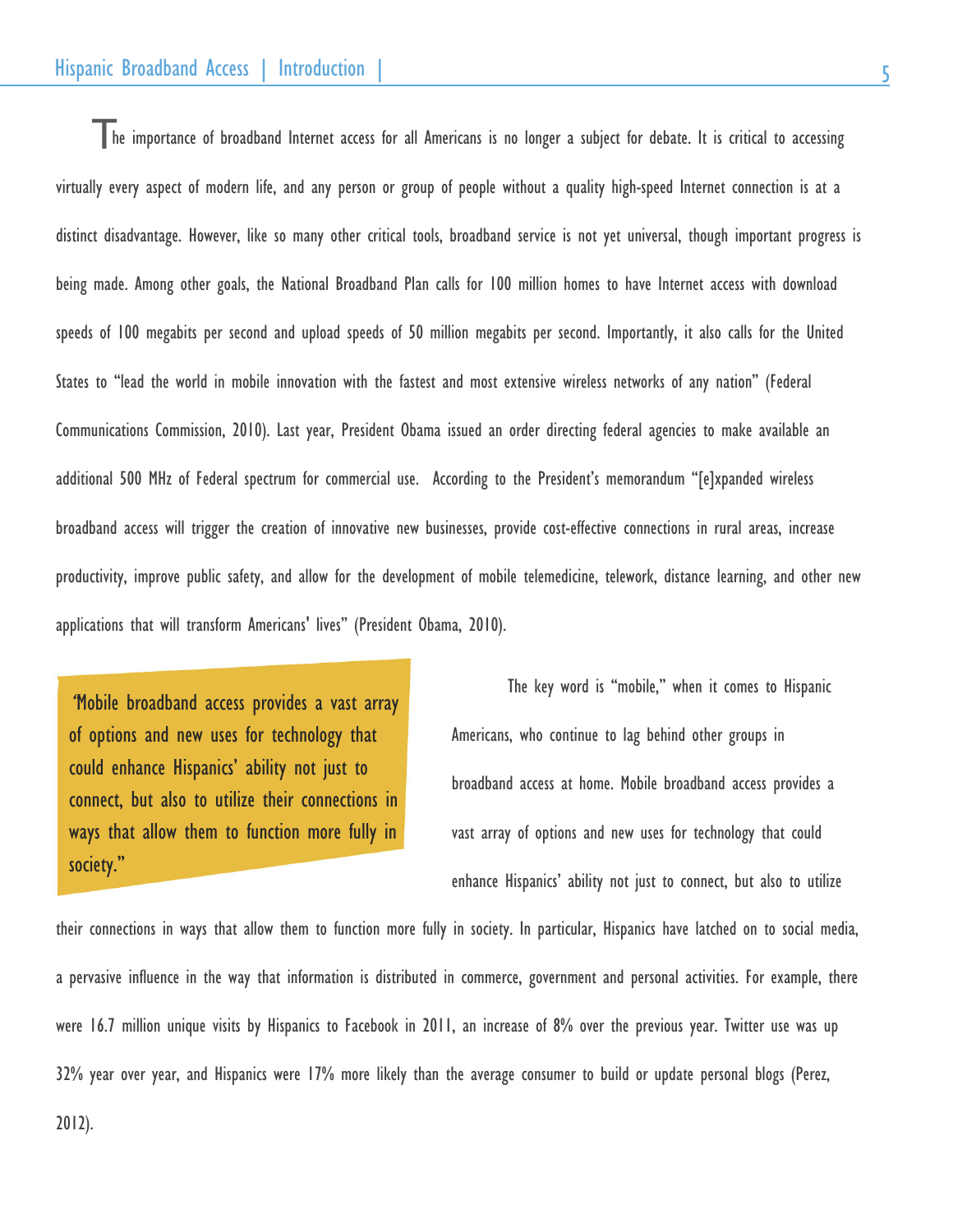Wireless broadband technology is helping many Hispanics confront challenges, such as limited education and lower incomes that have presented significant obstacles in the past. In this respect, Hispanics' experience with wireless broadband technology is similar to the ways in which earlier technological advances, such as the telephone, the automobile and rural electrification, helped to improve the opportunities available to all Americans in the early  $20<sup>th</sup>$  century. Broadband connectivity – and wireless Internet in particular – affords Hispanics greater access to educational, health, government and business opportunities.

This paper will explore some of the reasons why mobile broadband is so vital to the interests of Hispanics, as they play an increasingly visible, crucial role in all aspects of American life, even as they continue to strive to overcome educational, financial and cultural hurdles. For them, mobile broadband is the key to enhanced healthcare services, educational opportunities and access to government resources, along with a host of other services that offer Hispanics new routes to full participation in the American Dream.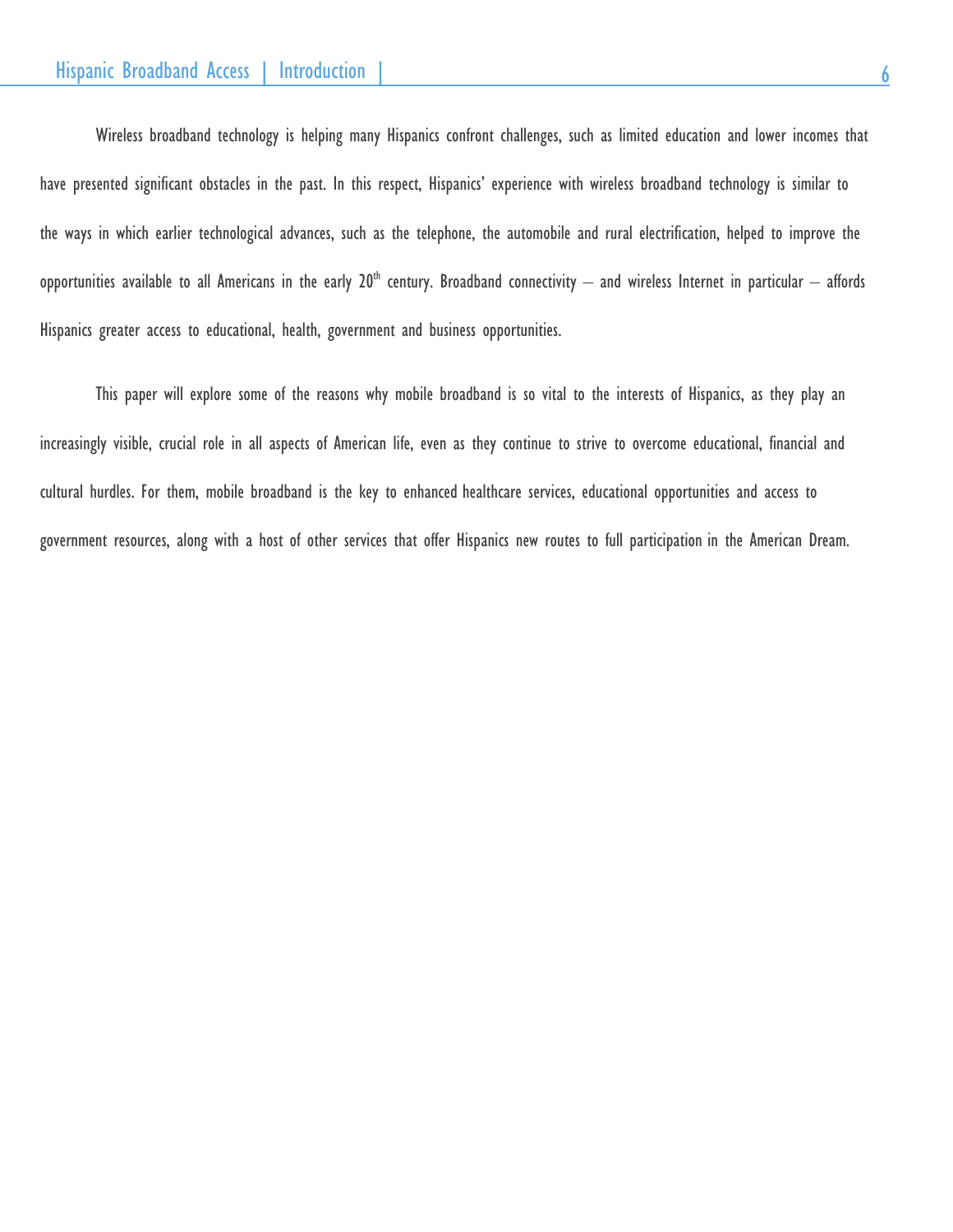#### **Demographics**

More than 50 million Hispanics live in the United States, according to the 2010 U.S. Census, representing a diverse population of distinct cultures and demographics, and they are expected to become an even larger community in the future. The U.S. Census Bureau has projected that there will be 132 million Hispanics in the U.S. by 2050, accounting for more than 30% of the total U.S. population. Hispanics are part of a highly visible demographic trend, notably underscored in the May 2012 report by the U.S. Census that for the first time, minority births in the United States had surpassed the number of White births (Muskal, 2012).

Among Hispanics, Mexicans are the largest group by far, with a population of 31.8 million, nearly two-thirds of the entire U.S. Hispanic population; followed by Puerto Ricans at 4.6 million; Central Americans at 4 million; South Americans at 2.8 million; Cubans at 1.8 million; Dominicans (Dominican Republic) at 1.4 million; and Spaniards at 635,253 (U.S. Census Bureau, 2011).

The 2010 Census also notes that though 75% of Hispanics are concentrated in eight states with Hispanic populations of at least 1 million (California, Texas, Florida, New York, Illinois, Arizona, New Jersey and Colorado), Hispanics live in all 50 states. Regionally, the West leads with 28.6%, followed by the South (15.9%), the Northeast (12.6%) and the Midwest (7%). As a percentage of their respective state populations, Hispanics are most concentrated in New Mexico (46.3%), followed by California and Texas (each with 37.6%), Arizona (29.6%), Nevada (26.5%), Florida (22.5%) and Colorado (20.7%) (U.S. Census Bureau, 2011).

As a group, Hispanics are younger than the overall United States population. The median age for Hispanics is 27, compared to 37 for the overall U.S. population and 42 for non-Hispanic Whites (Pew Hispanic Center, 2012). Still, Hispanics lag in educational attainment. Sixty two percent of Hispanics have earned a high school diploma, and a mere 14% have earned at least a bachelor's degree, compared with 30% for the country at large. The low high school and college graduation rates for Hispanics are reflected in earning power. The median family income for Hispanics is just \$39,730, compared to \$60,088 for all Americans (U.S. Census Bureau).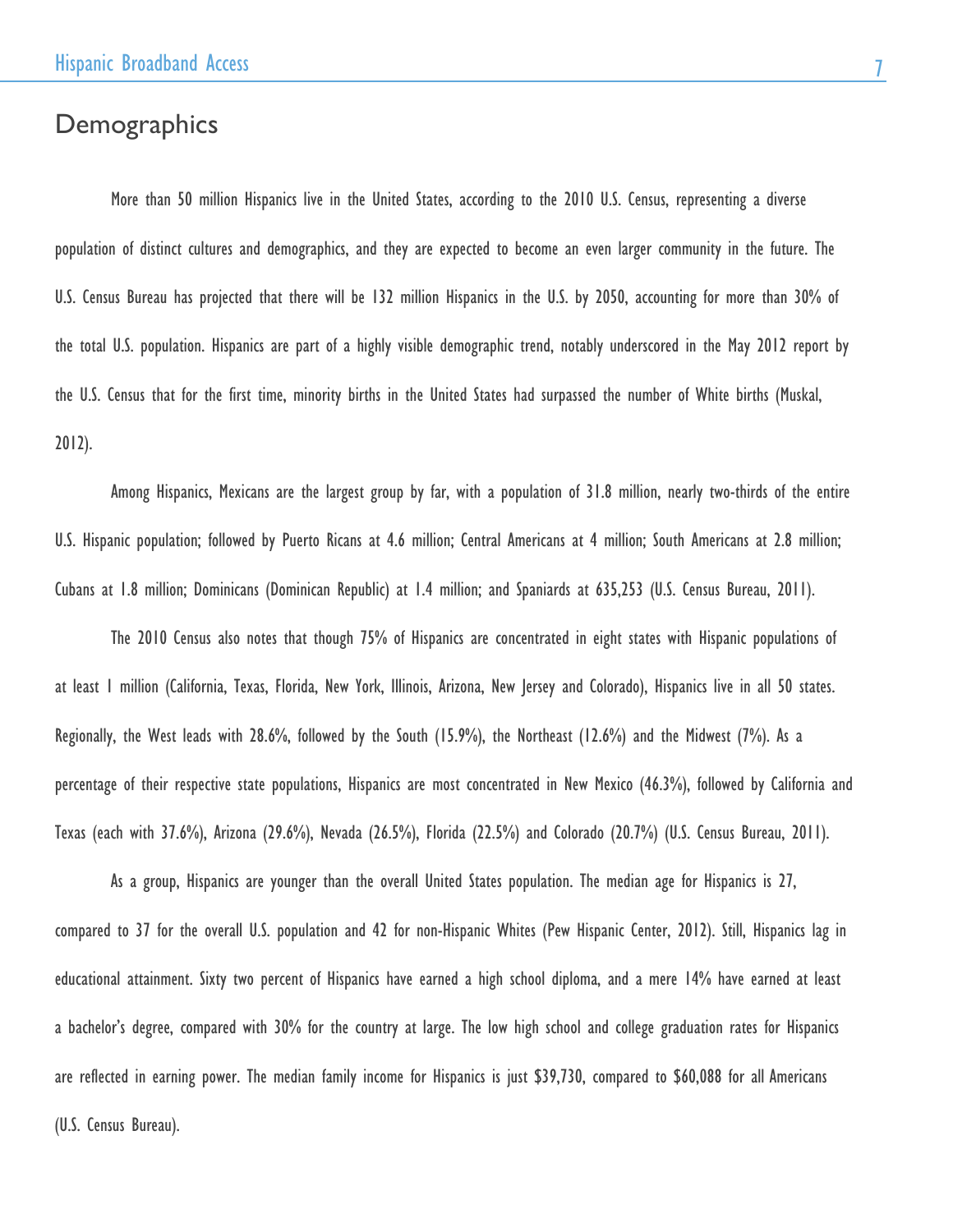#### Hispanics' Mobile Broadband Use Trends

Three characteristics  $-$  youth, money and education  $-$  tend to be shared traits of new technology early adopters. Yet, the lack of two of those, money and education, have failed to stem young Hispanics' ardor for the latest mobile broadband devices and services. Nearly 70% have laptops, 51.5% have smartphones, and 18.8% have tablets (eMarketer Daily, 2012). Ninety percent of Hispanics, ages 18-29, have cell phones (Livingston, 2011).

"In 2011 Hispanics were 68% more likely than non-Hispanic Whites to view video online and 20% more likely to do it on a mobile device."

Overall, however, Hispanics are still behind other ethnic groups in most uses of digital technology. But, the gap is closing rapidly, especially with respect to use of mobile devices, as noted in a report by the Pew Hispanic Center. Seventy six percent of Hispanics reported using cell phones in 2010, compared with 79% of African Americans and 85% of Whites. The Pew Hispanic Center also finds that Hispanics are closing the gap in the way they use cell phones. Seventy seven percent of Hispanic mobile phone owners use them to access non-voice applications, compared with 75% of Whites, and 79% of African Americans. Hispanics lead Whites in using mobile phones to access the Internet, 40%-34%, though they are significantly behind African Americans, at 51%. Hispanic mobile phone owners, 45%, lead both Whites, 24%, and African Americans, 44%, in sending and receiving instant messages (Livingston, 2011). Reporting on a new Nielsen study, the online publication Tech Crunch says that in 2011 Hispanics were 68% more likely than non-Hispanic Whites to view video online and 20% more likely to do it on a mobile device (Perez, 2012).

A new study of Hispanics' Internet usage in Nevada, where Hispanics are more than a quarter of the population, is especially illustrative of how Hispanics operate online. In most categories, the study shows that Hispanics are active online, often lagging just slightly behind the non-Hispanic levels of usage. However, in one crucial area – searching for jobs online – Hispanics lead non-Hispanics by a significant margin – 57% vs. 43%. Another important area of use, which can be seen in the following table, is in taking online classes or doing research for school work – 49% vs. 44% (Technology Adoption Among Hispanics in Nevada, 2012).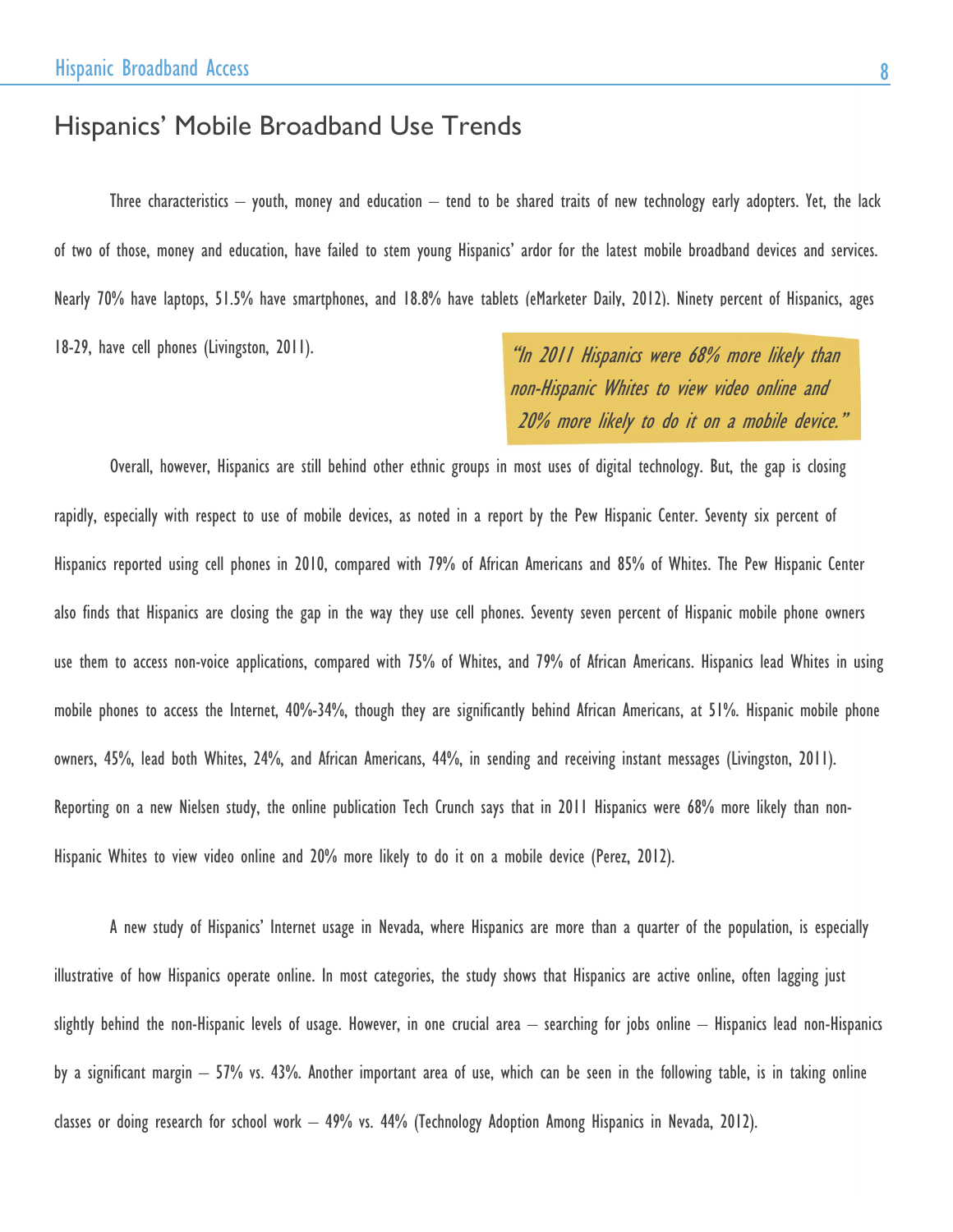# Internet Usage Comparison

| Which of the following<br>activities do you conduct<br>using the Internet?                                                     | Nevada Average | Hispanic<br><b>Adults</b> | Non- Hispanic<br><b>Adults</b> |
|--------------------------------------------------------------------------------------------------------------------------------|----------------|---------------------------|--------------------------------|
| Communicating through<br>e-mail or other ways of<br>sending messages                                                           | 89%            | 81%                       | 92%                            |
| Researching or purchasing<br>goods or services                                                                                 | 77%            | 69%                       | 80%                            |
| Exploring or participating in<br>hobbies or personal interests                                                                 | 74%            | 71%                       | <b>75%</b>                     |
| Online banking or<br>paying bills                                                                                              | 72%            | 71%                       | 73%                            |
| Reading online newspapers or<br>other news sources                                                                             | 66%            | 64%                       | 67%                            |
| Searching for medical<br>information or communicating<br>with healthcare professionals<br>like doctors or insurance<br>offices | 50%            | 48%                       | 51%                            |
| Searching or applying for jobs                                                                                                 | 45%            | 57%                       | 43%                            |
| Taking online classes or<br>conducting research for<br>schoolwork                                                              | 44%            | 49%                       | 44%                            |
| Interacting with government<br>offices or elected officials                                                                    | 31%            | 22%                       | 33%                            |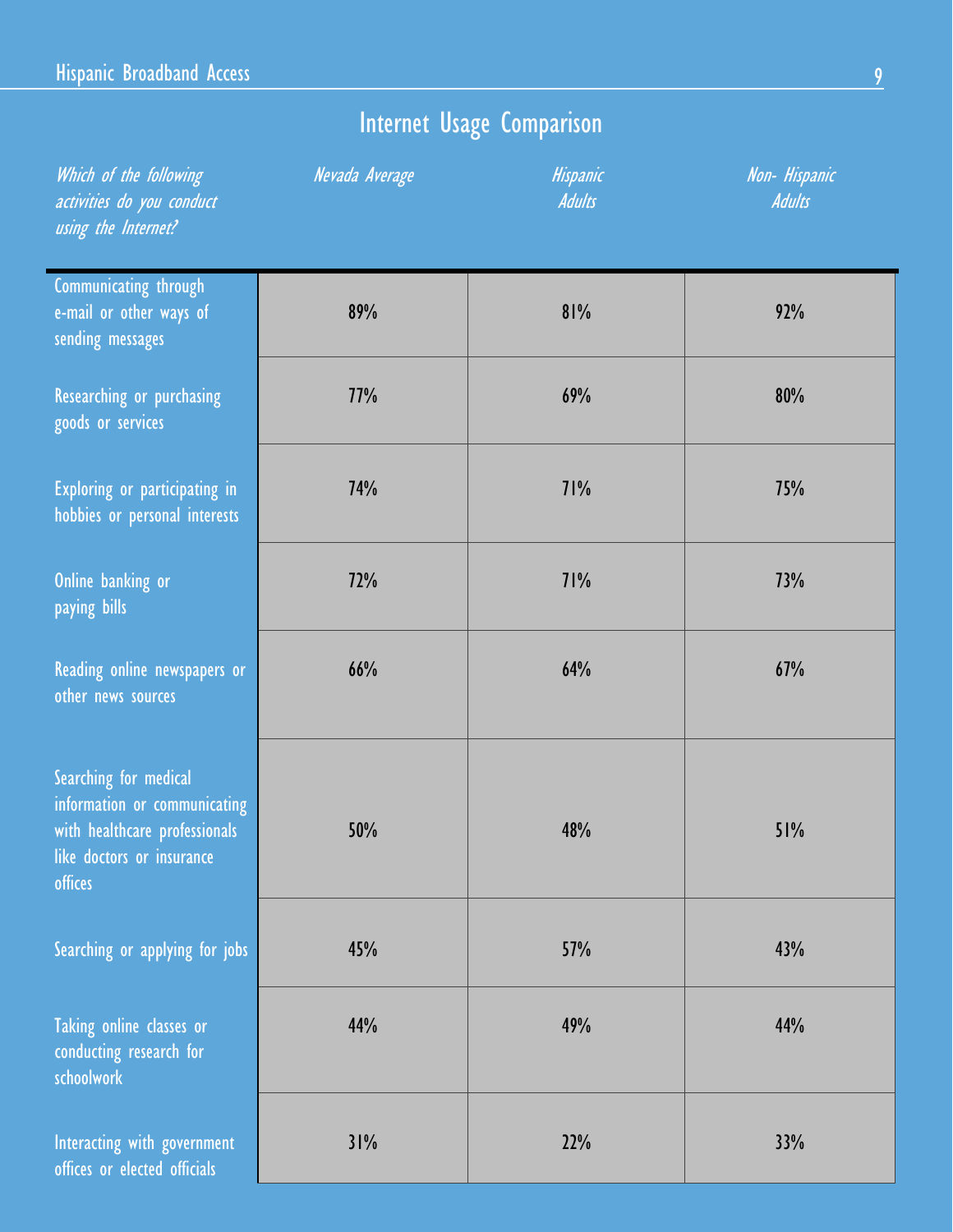### Hispanic Immigrants' Impact on Mobile Use

Immigration is a significant factor in Hispanics' embrace of mobile broadband. In many developing countries, there are relatively few traditional telephone landlines due to infrastructure limitations. As a result, cell phone use often eclipses landline usage in those countries. Thus, many Hispanic immigrants arrive in the United States with a propensity for mobile use. Therefore, transition to smartphones and other similar devices seems an easy step, which may partly explain why immigrants are more likely to have mobile phones even if they have relatively lower incomes than the average U.S. resident.

In Mexico, Central America, South America and the Caribbean, mobile subscriptions are expected to reach 1,170 subscriptions per 1,000 people by 2020. In this region, Mexico, with 135.4 million subscribers, is second only to Portuguese-speaking Brazil. Colombia is third with 61.1 million. In 2009, Latin American landline penetration was just 18.6% of the total population, compared with 88.2% mobile penetration (Euromonitor International, 2010). Given that roughly 40% of Hispanics are foreign-born (Pew Hispanic Center, 2012), it is unsurprising that Hispanics have migrated to wireless broadband devices and services.

Although mobile broadband is a critical tool for improving the lives of Hispanics across the board, four areas stand out:

1) Education

2) Healthcare

3) Civic Engagement and Access to Government Services

4) Business and Finance.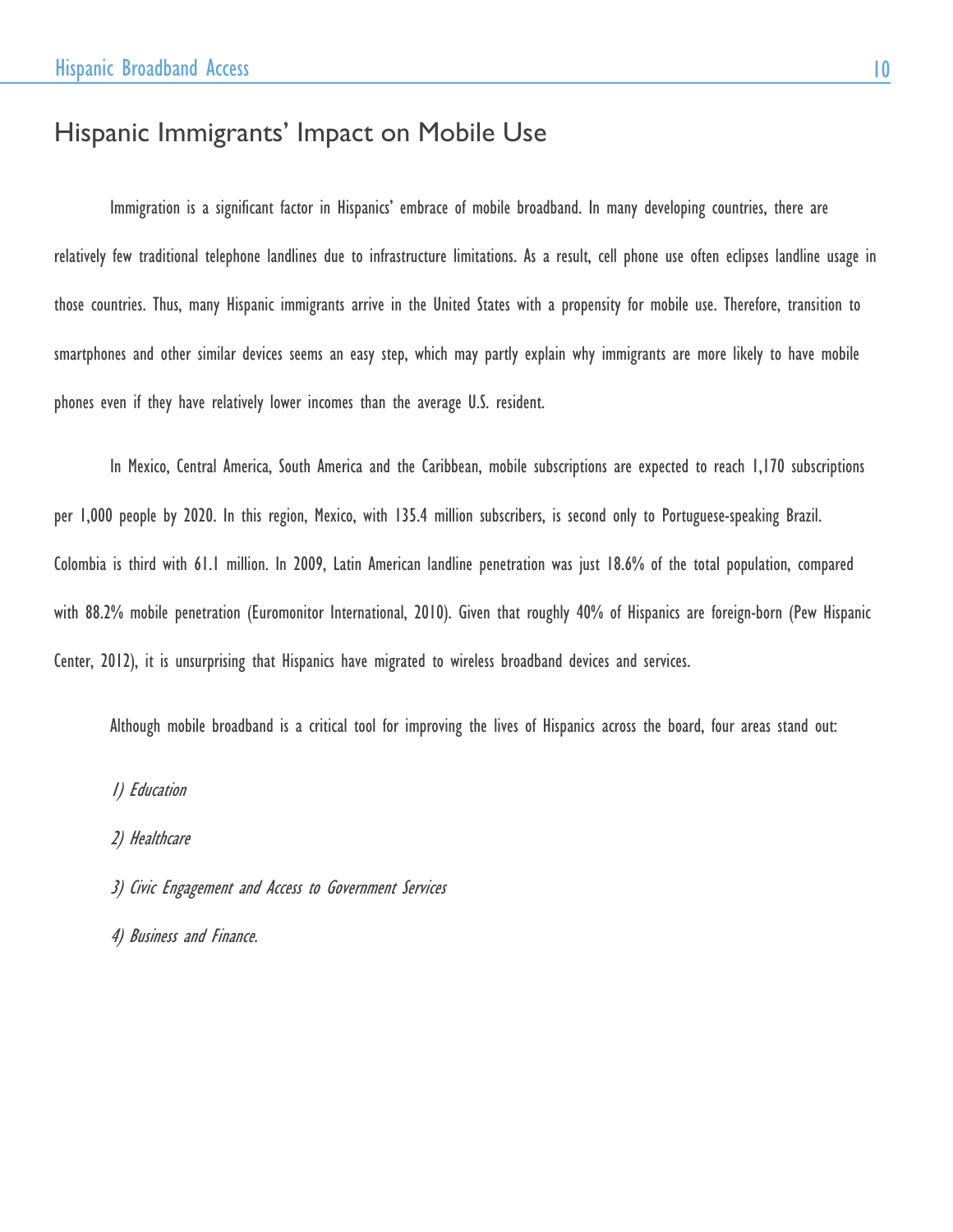#### *Education*

In addition to offering students new educational resources and tools, wireless access can help Hispanic parents keep in close contact with their children's teachers to check on assignments, behavior and classroom progress. Through the increasing use of email and text messaging, parents and teachers can communicate whenever it is most convenient, and parents can maintain regular contact with teachers without repeatedly taking off time from work to attend parent-teacher meetings. Today, school websites routinely allow teachers to post assignments, downloadable documents and other online resources to help students expand their studies beyond the school day. Smartphones and other wireless devices make those resources increasingly accessible to students and parents, including those without broadband connections in the home.

Recognition of the importance of broadband access is evident in a new report by the State Educational Technology Directors Association (State Educational Technology Directors Association, 2012). The report makes a series of recommendations for enhancement of the education experience for students and teachers through improved broadband service, including advocacy for the use of mobile devices for remote access (State Educational Technology Directors Association, 2012). In school districts across the country, teachers are employing a growing array of mobile education tools and developing lesson plans that range from having students develop short mobile texting translations of classic literature to demonstrating reading comprehension to playing video games that teach age-appropriate math and vocabulary lessons in a fun and interactive way. All of these pioneering efforts engage connected students via their cell phones, a tool the students view as an integral part of their daily lives. These innovative approaches also allow educators, parents and students to break down the walls between school- and after-school environments. Mobile education innovations are also helping to ensure that new academic efforts reach children from disadvantaged families, many of whom cannot afford the cost of a personal computer in the home.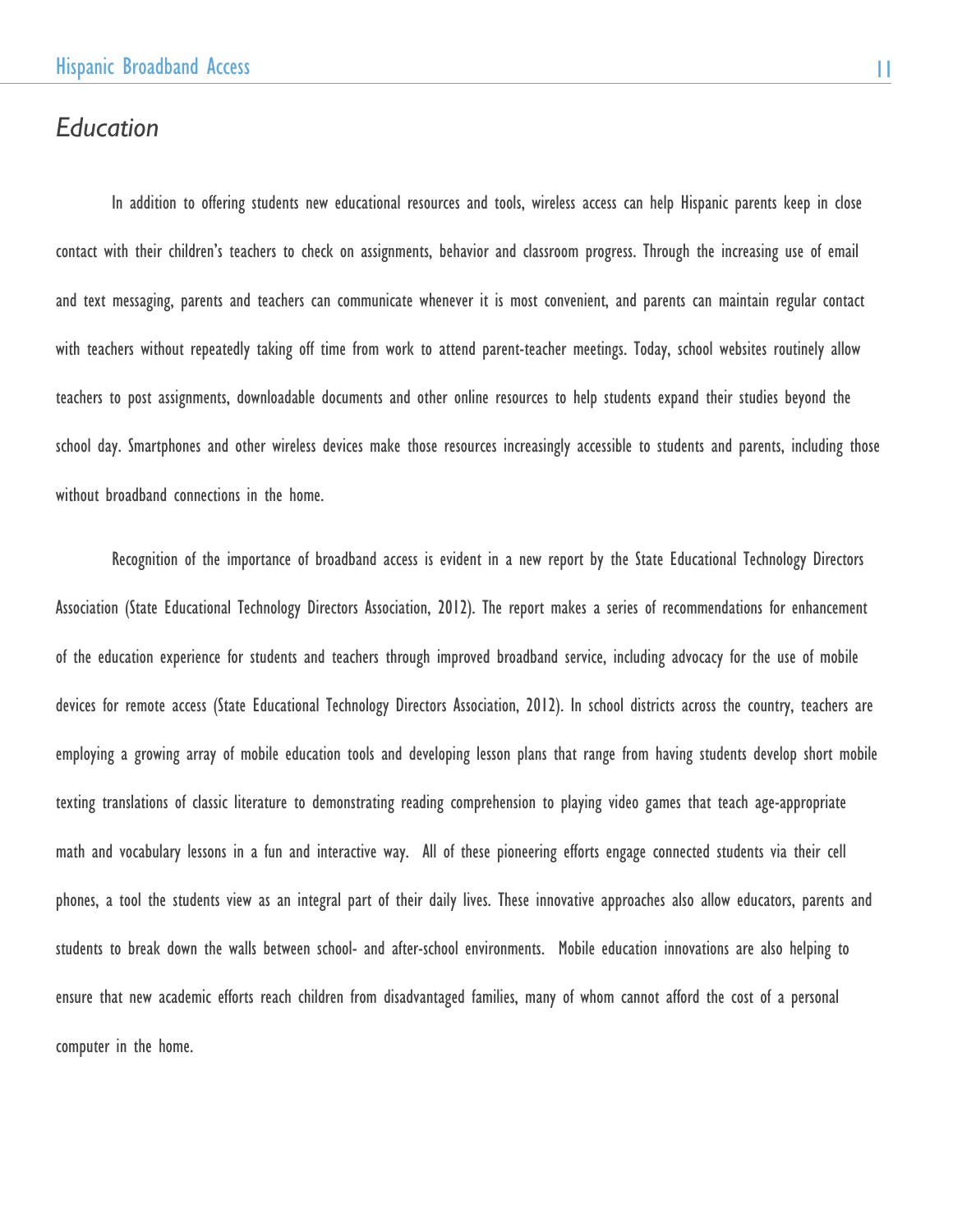One of the more interesting innovations is Project K-Nect in North Carolina, which has developed a program to improve middle school math scores by providing students with smartphones to allow them to access educational tools in and out of the classroom. The smartphones allow the students to use Internet resources, such as www.algebra.com, for supplemental content that ties into subjects the teachers are covering in the classroom. Additionally, the students can collaborate with other students after school hours and make regular contact with tutors who can help them with problems, strategies and specific skills (Project K-nect).

The mobile mindset of the younger Hispanic population thus offers a prime opportunity to take advantage of these fastemerging innovations to improve educational attainment for Hispanics. Mobile education tools offer crucial math, language and other learning opportunities that Hispanics can take advantage of and personalize on their wireless devices.

> "Mobile education tools offer crucial math, language and other learning opportunities that Hispanics can take advantage of and personalize on their wireless devices."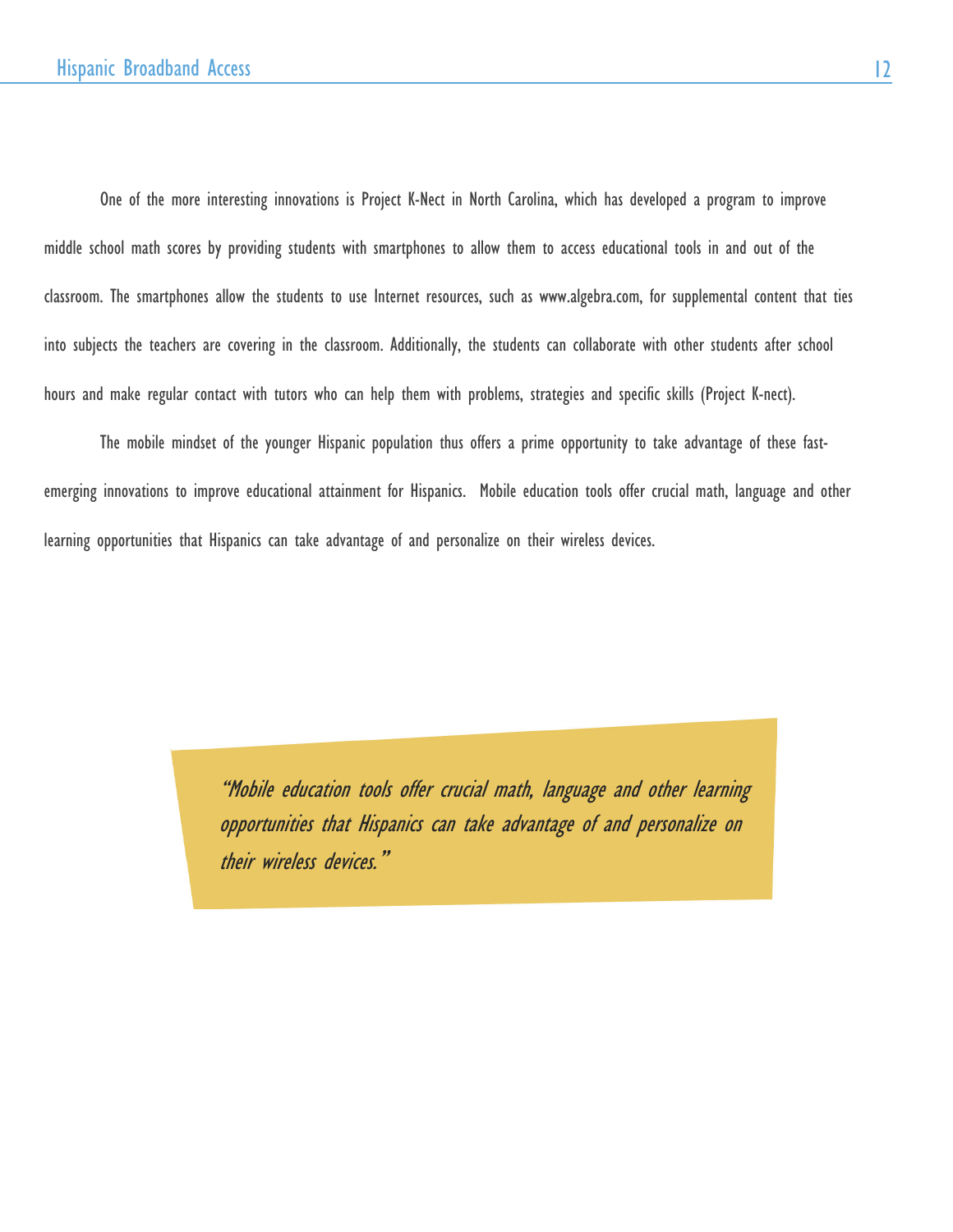#### *Healthcare*

As the health care system faces greater demand for services, health care providers increasingly seek to achieve greater efficiencies by using telemedicine and other technological advances to help patients make use of their wireless devices to access a variety of health care services, information and follow-up care. Exceptional savings in costs and improvements in care can be achieved through the use of broadband technology. Hospitals could save as much as \$371 billion, and other benefits could be achieved through use of videoconferencing and digitized health records (Federal Communications Commission, 2010).

Mobile technology makes it possible for patients, such as Hispanics who are more likely to suffer from diabetes, obesity and cardiovascular disease than some other groups, to receive more personalized and immediate care. Using mobile devices, patients can receive text reminders to check blood sugar levels, take medications and exercise daily. Mobile monitoring devices can log patient data and send it directly to health care providers.

"Using mobile devices, patients can receive text reminders to check blood sugar levels, take medications and exercise daily."

Today, insurance companies already send letters to policyholders about their use of medications. By tracking prescription refills on diabetic medications, for example, insurers can determine when patients have stopped taking their medications, placing them at greater risk of diabetes-related complications. By using text messaging, the time for delivering such notices to patients and speed life-enhancing interventions can be shortened. Access to mobile broadband gives Hispanics an efficient path to health care services of all types.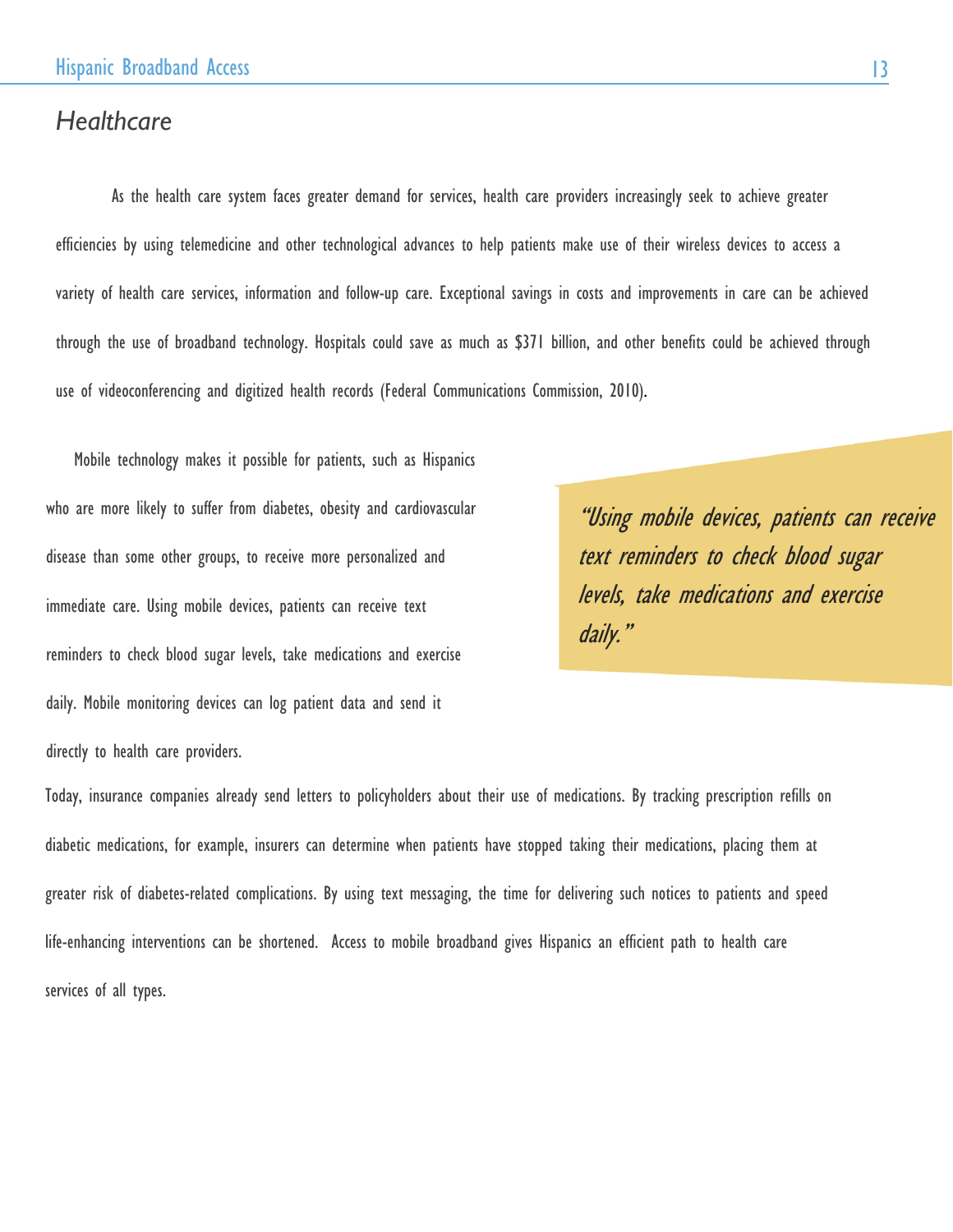## *Civic Engagement, Access to Government Services*

Hispanics have come to represent an increasingly important voting bloc, courted by politicians at local, state and federal levels. Thus, smart political operations have moved to build effective use of social media, and other forms of communication that use broadband, into their campaigns and their ongoing communications with constituents. For example, after the November 2008 election, the Obama transition team set up [www.change.org,](http://www.change.org/) a web site that allowed anyone to participate in a variety of online discussions on key issues the incoming administration was trying to address. Taking part in these discussions, accessing videos and other elements of the web site required broadband access. In 2012, both President Obama and Republican challenger Mitt Romney have targeted young voters online, including 6.3 million Hispanics under 30, with mobile-optimized websites (Goodrich, 2012). 40% of Hispanics use mobile devices to access the Internet, and are 20% more likely than non-Hispanic Whites to view video wirelessly, so it is central to campaigns across the nation to engage this growing voting block via mobile content.

As important as the voting process is to ongoing engagement with elected officials and all public institutions, the Internet has also become the way in which we learn about policy decisions, learn about school closings on snow days, reserve books and other materials at the public library, express our opinions in letters-to-the-editor and conduct many other functions in the public space. Without broadband, and mobile broadband, especially, in the case of Hispanics, this all becomes more difficult.

> "In 2012, both President Obama and Republican challenger Mitt Romney have targeted young voters online, including 6.3 million Hispanics under 30, with mobile-optimized websites."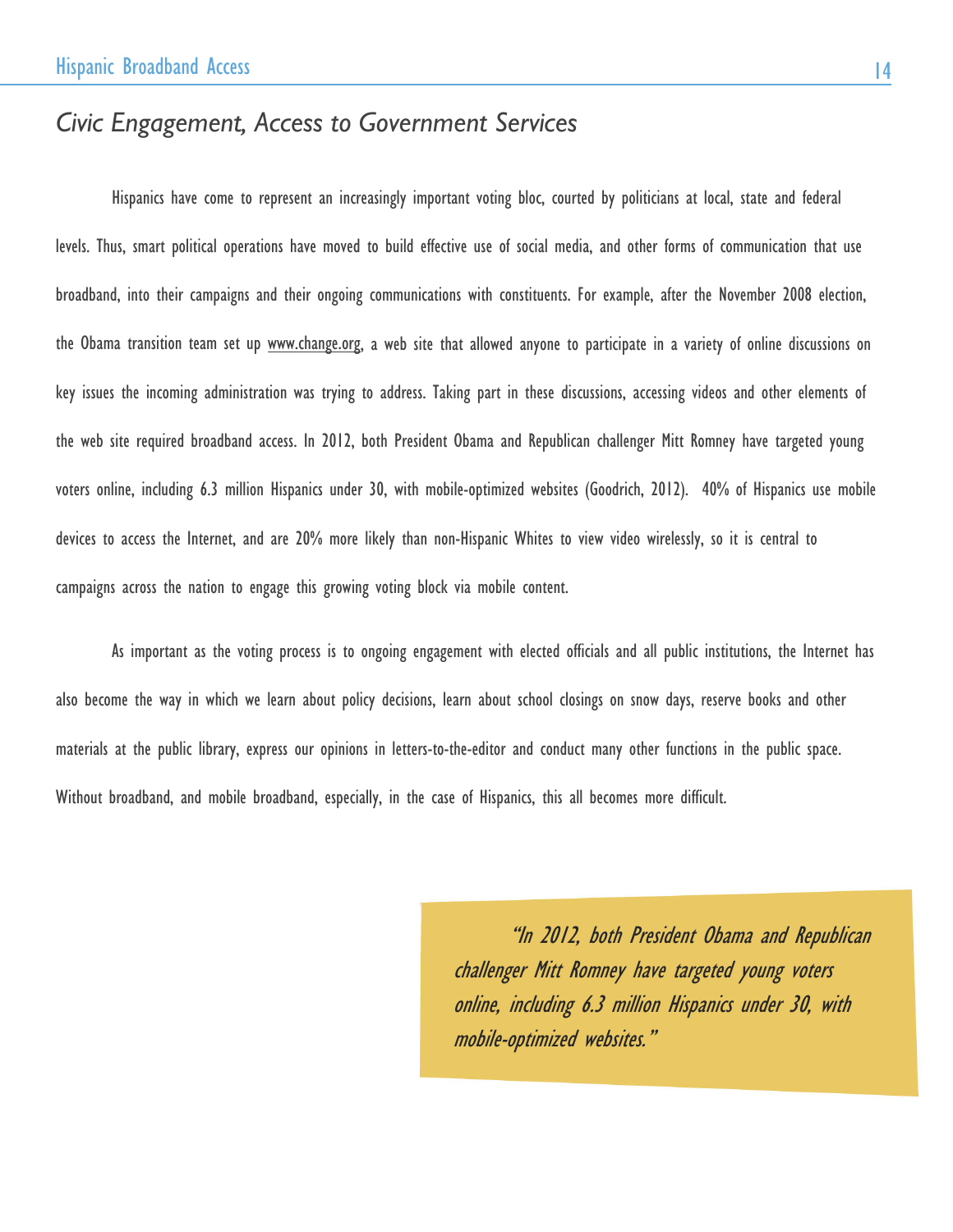#### *Business and Finance*

Much in the way that public engagement today requires broadband access, so too does interaction in the world of business and finance – for business owners and consumers. Hispanics have proven themselves to be entrepreneurial, and they have started businesses at a significant rate. According to data from the Ewing Marion Kauffman Foundation's Index of Entrepreneurial Activity, 565,000 new businesses were created per month in 2010. On that scale, Latino business creation increased from 0.46% in 2009 to 0.56% in 2010, the group's highest rate for new business starts in 15 years. In comparison, African Americans dropped from 0.27% to 0.24% and non-Hispanic Whites dropped from 0.33% to 0.31% in the same period. Additionally, immigrants were more than twice as likely to start new businesses as were native born citizens (Fairlie, 2011).

Despite this track record of entrepreneurship and other indicators of their engagement with the economy, Hispanics are also among the most "unbanked" populations, meaning that they do not have a relationship with a bank, or "underbanked," referring to those with limited relationship experience with established banking institutions. The Federal Deposit Insurance Corporation found that 43.3% of Hispanic households were either unbanked or underbanked, compared to 54% of African Americans, 18.2% of Whites and 10.7% of Asians (FDIC Unbanked/Underbanked Survey Study Group, 2009). These two seemingly conflicting characteristics – active entrepreneurship and lack of engagement with banking – point to an important way in which mobile technology can benefit the Hispanic population. In a survey of online activity conducted in February 2008 by eMarketer, 72% of respondents reported having engaged in some form of online banking (Phillips, 2008). This suggests that although Hispanics might not have ongoing formal relationships with banking institutions, they are comfortable transacting business online. The eMarketer survey noted above showed that 69% of respondents shopped online and 59% took advantage of coupons, rewards and incentives.

As small business owners, many Hispanics start their businesses from their homes. Mobile access to supplier and customer web sites often are essential to businesses that may be run out of a garage or even a car. Additionally, mobile banking may be more appealing to the roughly 40% of U.S. Hispanics who are foreign-born and often come to the United States from developing countries where mobile banking is more commonplace in everyday life. To fully take part in the American business mainstream, Hispanics must have access to mobile business and banking opportunities. Business and financial services firms need to continually innovate to serve this key, growing market.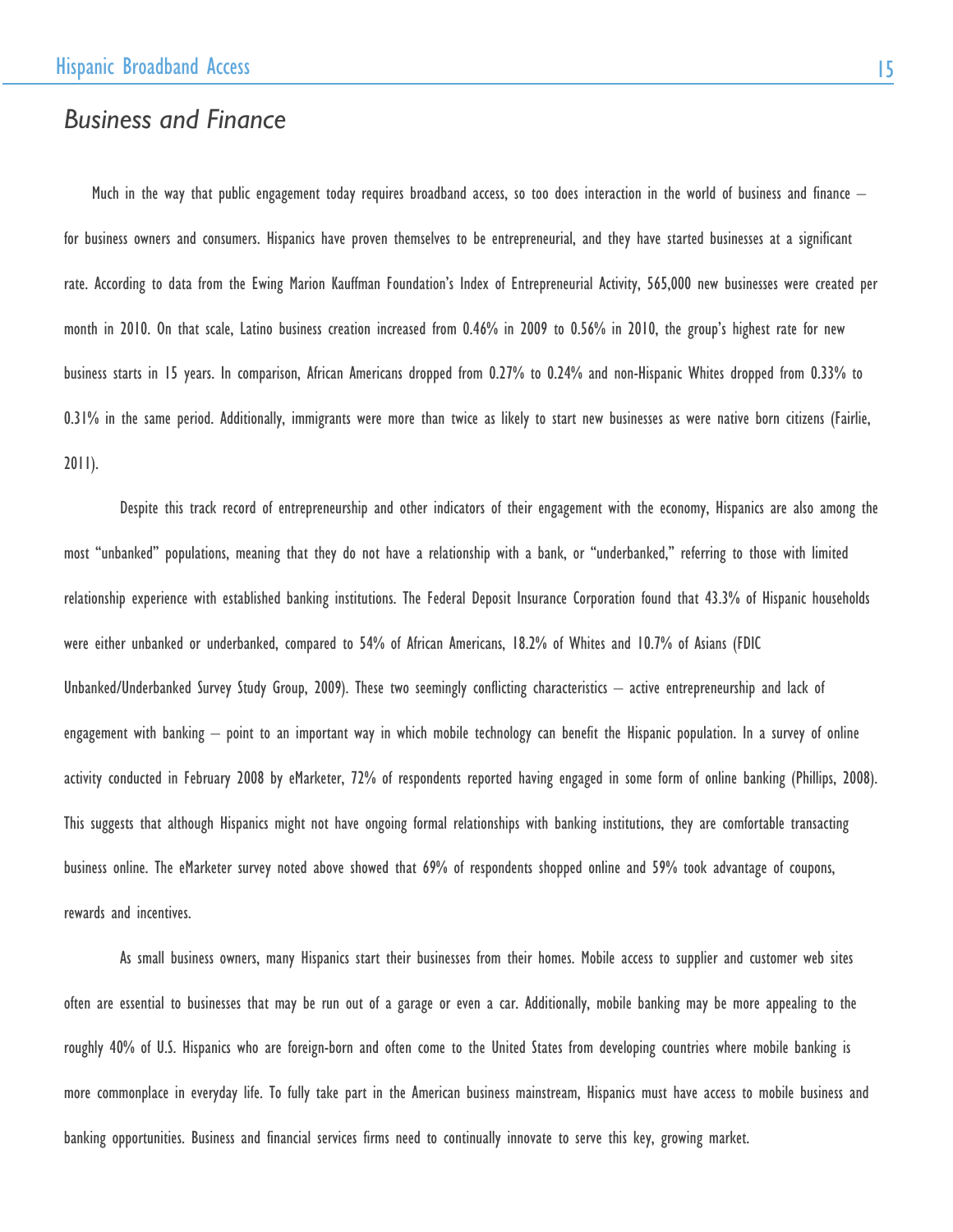#### *Policy Matters*

The move to greater use of wireless devices is an indisputable trend—and one that needs to be supported by timely government action to ensure adequate spectrum is available to continue the rapid expansion of wireless services in response to consumer demand. In 2011, 31.6% of U.S. households had wireless telephone service only, compared to 17.5% five years earlier, according to a study by the Centers for Disease Control and Prevention (Blumberg, Luke, Ganes, Davern, Boudreaux, & Soderberg, 2011). The same study showed that a mere 11.2% had landlines only. The CDC also notes that among the 31.6% of households with wireless only, 40.8% are Hispanic, followed by 32.5% of African American households and 27.6% of Whites (Blumberg & Luke, 2011).

Higher adoption and use of more sophisticated wireless devices, including smartphones and tablets, are increasing demand for the spectrum needed to expand wireless capacity. While this usage is good news for the Hispanic population, it is a cause for concern that today, just 10% of U.S. spectrum is used to support wireless networks.

With this fast-rising usage and no new spectrum in the pipeline, the FCC anticipates that mobile spectrum demand could outstrip supply as early as next year. Without timely government leadership, consumers will face unreliable service and potentially higher connectivity costs. These negative outcomes would disproportionately harm the Hispanic population due to their heavy reliance on wireless connectivity.

Conversely, if government acts in the interests of consumers to make adequate spectrum available for wireless use, new economic opportunities await. It is estimated that the addition of 500MHz of spectrum capacity for mobile use will create 500,000 American jobs across the U.S. economy and contribute nearly \$400 billion to the nation's GDP. (The Analysis Group, 2011)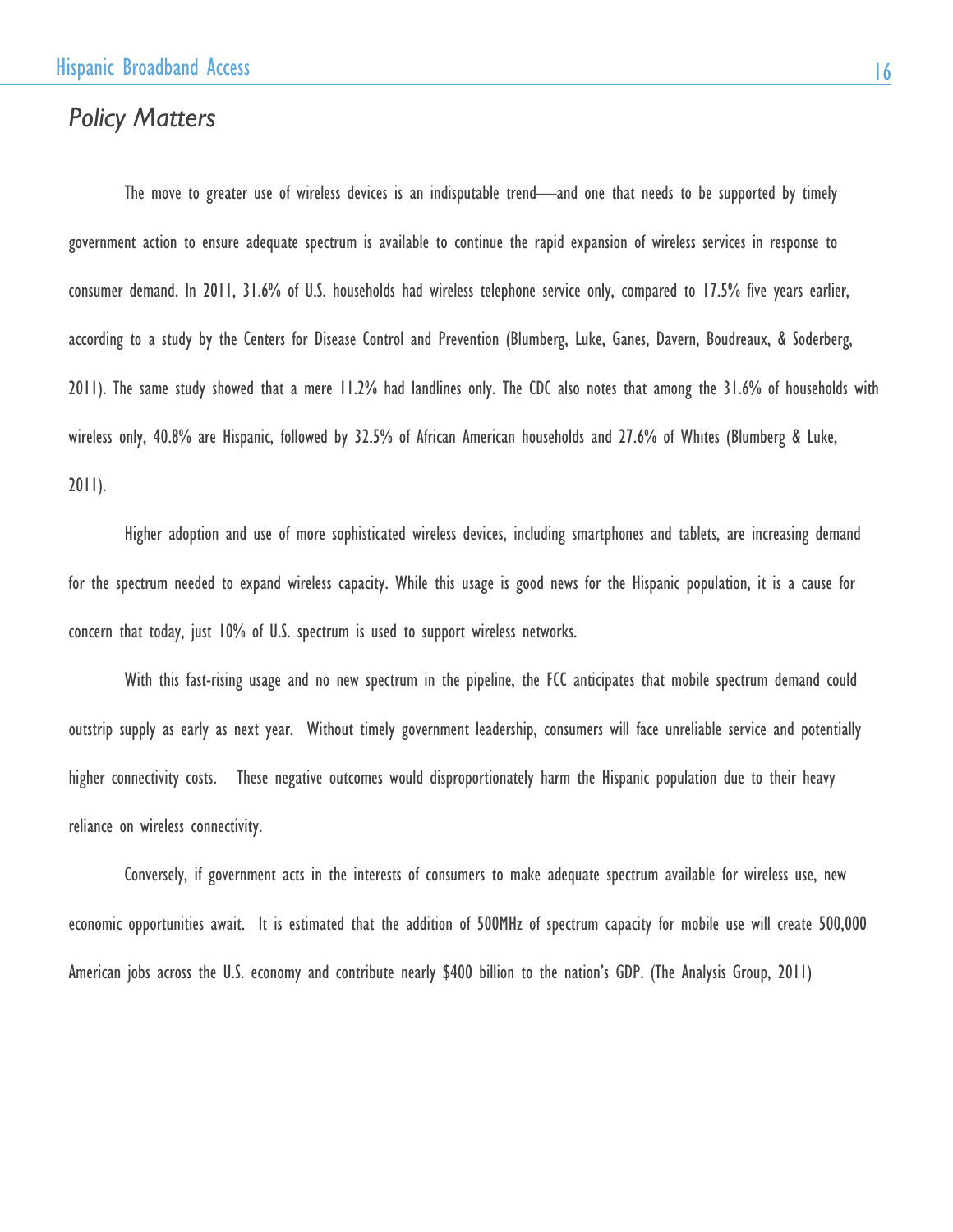U.S. policies also must end regressive taxes for broadband users. Current tax policies at the federal, state and local levels are decades-old and were imposed at a time when access to communications technology was considered more of a luxury than a necessity. Consumer-friendly tax policies are needed to ensure that Hispanics, along with other minority and lower-income populations, can continue to afford wireless broadband services.

In conjunction with streamlined tax policies that would make broadband services affordable for Hispanics, Lifeline/Link-Up programs, which offer discounts to qualified, low-income wireless customers, should be continued. Federal Communications Commission policies in support of a wireless broadband, direct-to-consumer subsidy will provide immediate help for lower-income Hispanics to be able to afford subscriptions to wireless broadband services. These policies are essential to help Hispanics make a complete transition to mobile participation in the new American innovation economy.

The importance of affordable fees for wireless broadband access cannot be overemphasized. As noted in a recent study by former Clinton Administration economist Robert Shapiro and American Enterprise Institute economist Kevin Hassett, affordability is key to stimulating broadband adoption especially among lower-income consumers (Shapiro & Hassett, 2010). The significance of cost is particularly well illustrated by the statistics in the Nevada study cited earlier. In that study, 24% of adult Hispanics – nearly a quarter – said the monthly cost of broadband service was a barrier, compared to 17% of Nevada adults overall. At the same time, however, 55% also said they used a mobile device to access the Internet, compared with 46% of the state's adults overall (Technology Adoption Among Hispanics in Nevada, 2012) — yet another reminder of the value of *mobile* broadband to the Hispanic community.

The Obama Administration has recognized the need for increased investment in infrastructure and committed some economic stimulus funds to promote more widespread deployment and utilization of high-speed Internet. But clear policies that encourage continued investment and additional spectrum allocated for mobile use are needed. Because broadband access is closely aligned with economic opportunities and a wide array of social benefits, such as healthcare, education and government services, continued emphasis on the issue is essential for Hispanics today.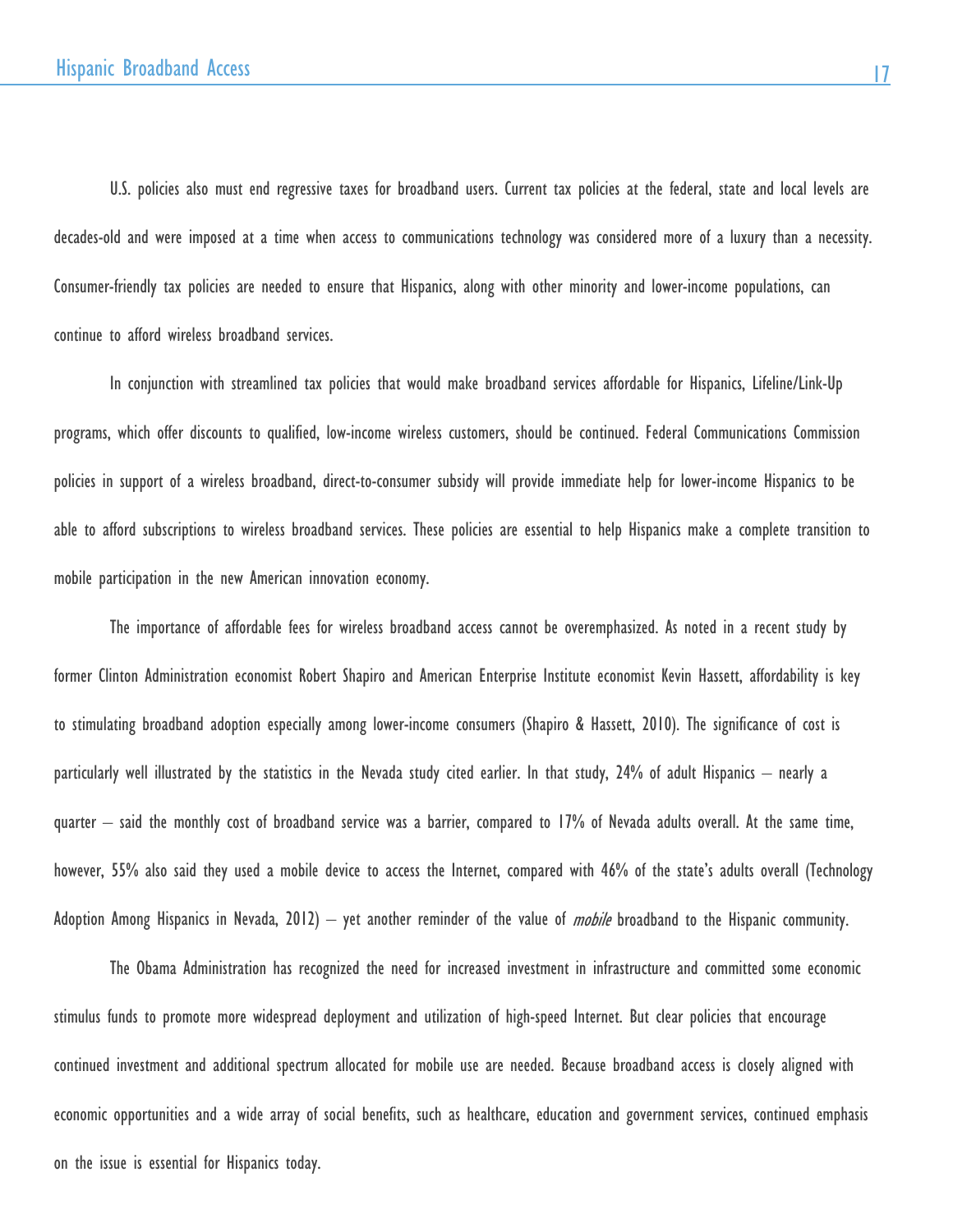The changing demographic picture of the United States is no longer a speculative matter. It is happening, and happening quickly, with Hispanics and other so-called minorities rapidly becoming a collective majority. However, those groups continue to lag behind non-Hispanic Whites in educational attainment, income and wealth accumulation. If these groups will soon become the majority, it is in the country's interest to ensure that they arrive at that status unencumbered by those characteristics. Accomplishing that goal will require hard work from within those communities, but it will also require that government officials and business leaders examine policies that create unnecessary hurdles. One of the most important elements of this effort is mobile broadband, which is demonstrably an essential tool for Hispanics' advancement. Whether it is education, healthcare, civic engagement and access to government services or business and finance, mobile broadband access provides a pathway to information of all kinds. If that widely quoted piece of conventional wisdom  $-$  "information is power"  $-$  is true (and we believe it is), universal extension of mobile broadband must be a priority.

"Whether it is education, health care, civic engagement and access to government services or business and finance, mobile broadband access provides a pathway to information of all kinds."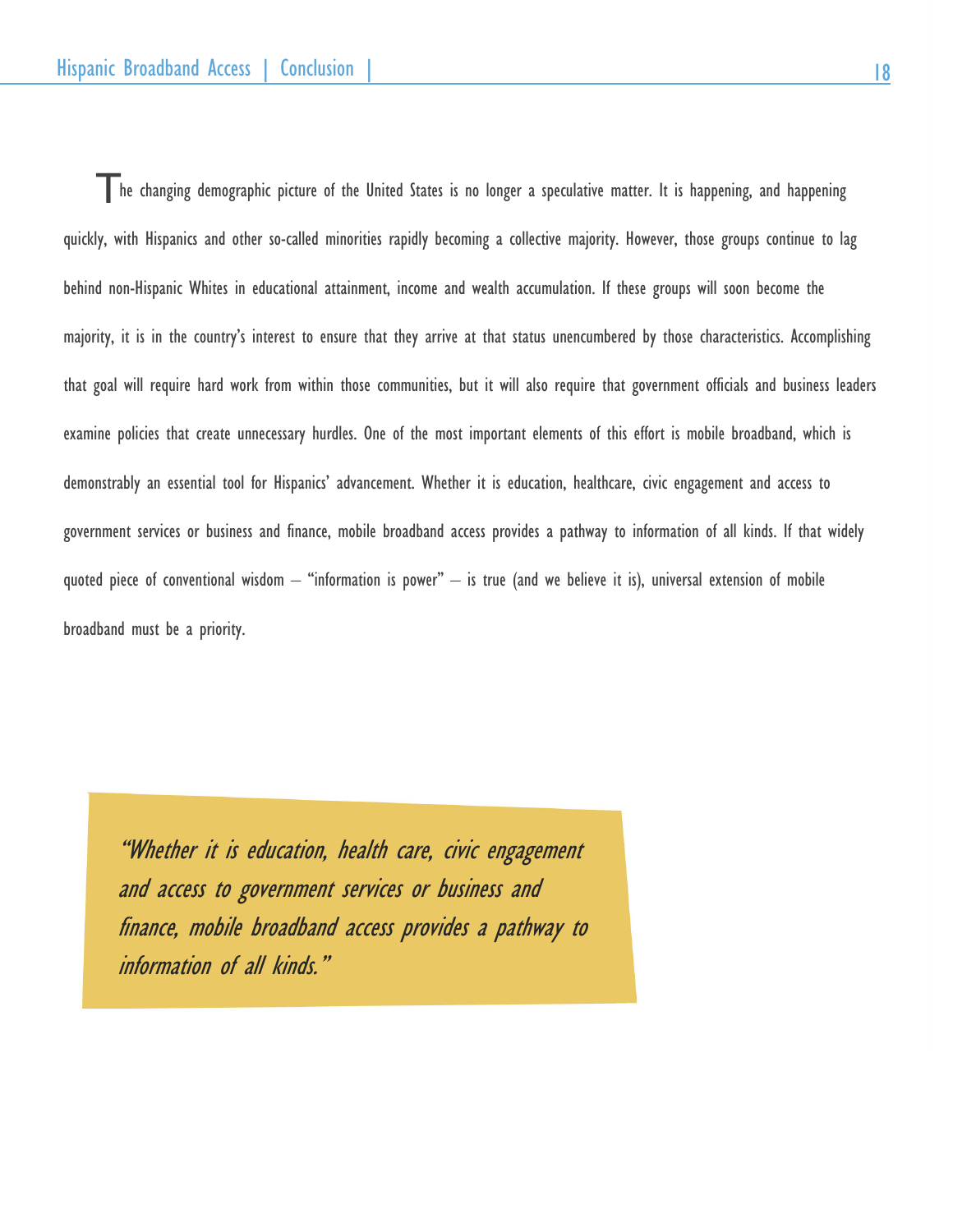(n.d.). Retrieved from U.S. Census Bureau: http://www.census.gov/compendia/statab/2012/tables/12s0229.pdf

- Blumberg, S., & Luke, J. (2010, December 21). Wireless Substitution: Early Release of Estimates from the National Health Interview Survey, January-June 2010. Retrieved from Centers for Disease Control and Prevention: http://www.cdc.gov/nchs/data/nhis/earlyrelease/wireless201012.htm#distributions
- Blumberg, S., Luke, J., Ganes, N., Davern, M., Boudreaux, M., & Soderberg, K. (2011, April 20). Wireless Substitution: State-leve Estimates from the National Health Interview Survey, January 2007-June 2010. Retrieved from Centers for Disease Control and Prevention: http://www.cdc.gov/nchs/data/nhsr/nhsr039.pdf
- eMarketer Daily. (2012, April 30). Retrieved from eMarketer.com: http://www.emarketer.com/Article.aspx?R=1009010&ecid=a6506033675d47f881651943c21c5ed4
- Euromonitor International. (2010, May 28). *Euromonitor International*. Retrieved from Latin America Enjoys Mobile Telephone Boom: http://blog.euromonitor.com/2010/05/regional-focus-latin-america-enjoys-mobile-telephone-boom.html
- Fairlie, R. W. (2011, March). Kauffman Index of Entrepreneurial Activity 1996-2010. Retrieved from Ewing Marion Kauffman Foundation: http://www.kauffman.org/uploadedFiles/KIEA\_2011\_report.pdf
- FDIC Unbanked/Underbanked Survey Study Group. (2009, December). FDIC National Survey of Unbanked and Underbanked Households. Retrieved from Federal Deposit Insurance Corporation: http://www.fdic.gov/householdsurvey/Executive\_Summary.pdf
- Federal Communications Commission. (2010, March 15). Connecting America: National Broadband Plan. Retrieved from Federal Communications Commission: http://www.broadband.gov/news.html
- Federal Communications Commission. (2010, March 16). Health Care: National Broadband Plan. Retrieved from National Broadband Plan: http://www.broadband.gov/plan/10-healthcare/#s10-1
- Federal Communications Commission. (2010). National Broadband Plan. Retrieved from Federal Communications Commission: http://www.broadband.gov/plan/2-goalsfor-a-high-performance-america/
- Goodrich, N. (2012, May 27). President Obama, Mitt Romney Campaigns Target Young Hispanics with Cellphones. Retrieved from Boston Herald: http://www.miamiherald.com/2012/05/27/2819551/obama-romney-campaigns-target.html
- Gross, G. (2010, March 16). FCC's National Broadband Plan Released. Retrieved from Computerworld: http://www.computerworld.com/s/article/9171298/FCC\_s\_national\_broadband\_plan\_released
- Livingston, G. (2011, February 9). Latinos and Digital Technology. Retrieved from Pew Research Center Publications: http://pewresearch.org/pubs/1887/latinos-digitaltechnology-internet-broadband-cell-phone-use
- Lopez, M. H., & Taylor, P. (2010, April 1). Latinos and the 2010: The Foreign Born are More Postive. Retrieved from Pew Hispanic Center: http://pewhispanic.org/files/reports/121.pdf
- Muskal, M. (2012, May 17). Census Bureau: Minority births outnumbered whites for first time. Retrieved from Los Angeles Times: http://www.latimes.com/news/nation/nationnow/la-na-nn-census-data-20120517,0,7475788.story
- Perez, S. (2012, April 20). Nielsen Finds U.S. Hispanics Tops in Mobile, Social Activity. Retrieved from Tech Crunch: http://techcrunch.com/2012/04/20/nielsen-finds-u-shispanics-tops-in-mobile-social-activity/
- Pew Hispanic Center. (2012, February 21). Statistical Portrait of Hispanics in the United States, 2010. Retrieved from Pew Research Center: http://www.pewhispanic.org/files/2012/02/phc-2010-hispanic-statistical-portrait-09.png